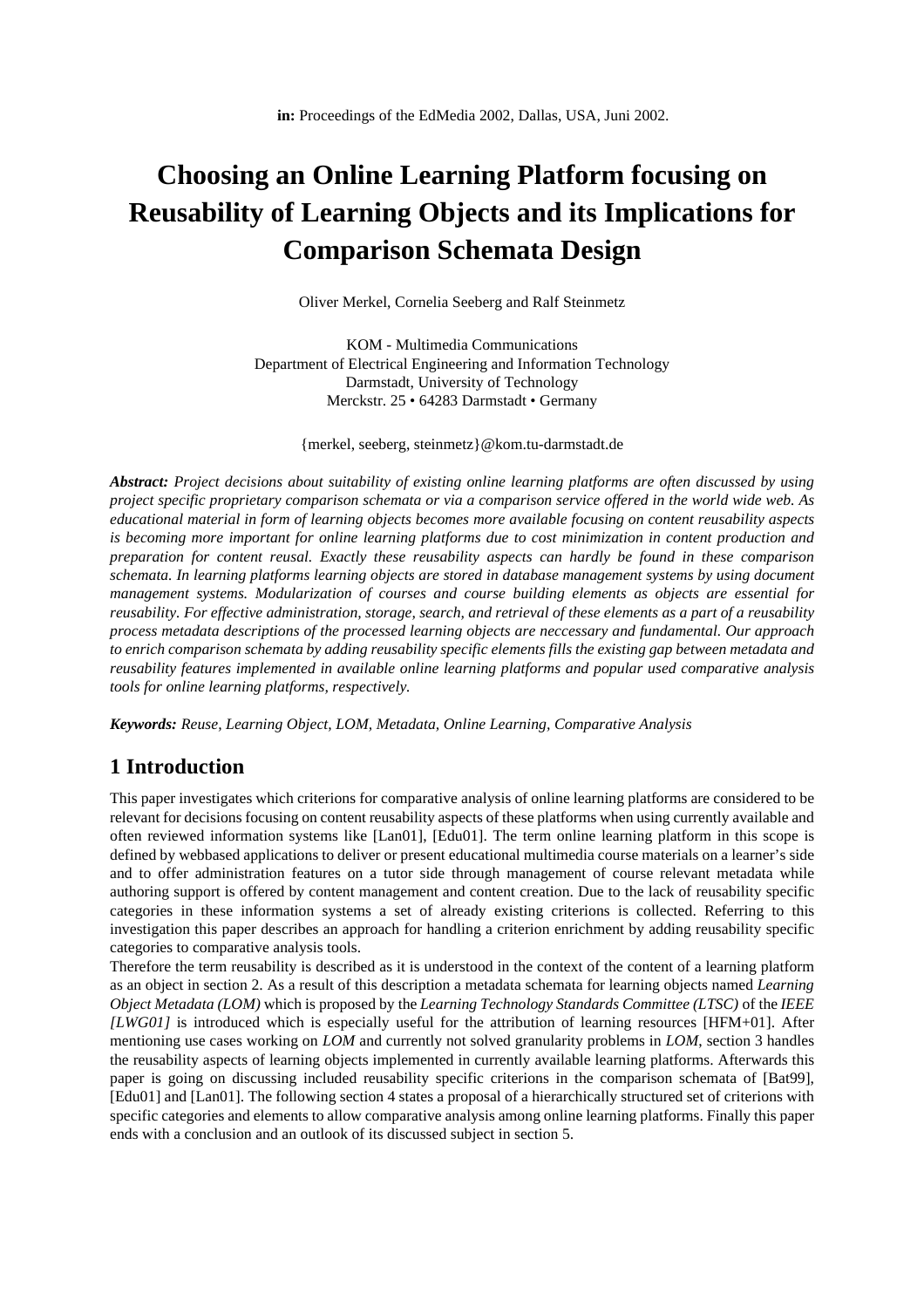# **2. Reusability**

Reusability in general is a possible method for saving monetary and non monetary costs. In the context of learning platforms reuse of learning system components - the implementation itself in modularized form as it is used in different online courses - or its content can be established. While modularized configurable implementation is a well solved problem in recent online learning platforms like *Lotus Learning Space* by *Mindspan Solutions*<sup>1</sup> , *Netcoach* by *Orbis Communications*<sup>2</sup> or *Hyperwave eLearning Suite* by *Hyperwave*<sup>3</sup> - e.g. by configuration of hiding or including a chat or a discussion forum to specific courses for online learning platform users - reusing content as learning objects in form of documents, images, other multimedia components or a collection of such components is recently a matter of research [LWG01]. In the scope of this paper reusability has to be understood as reusability of content representing documents or objects as a part of a document in form of educational multimedia material used for testing of knowledge or transfering knowledge to a learner. Content oriented reuse of course material can be done by copying a selectable collection of course documents in

whole or building templates from formerly used courses - e.g. like it is done in *Lotus Learning Space*, *WebTycho*<sup>4</sup> or *Hyperwave eLearning Suite* which are based on document management systems (DMS) on top of *Lotus Notes / Lotus Domino*, or *Hyperwave*, respectively. At least if content oriented reuse on a more detailed layer is focused, the typical automatically generated metadata of such DMS have to be replaced by more abstract and learning specific metadata schemata.

# **2.1 Knowledge Representation through LOM**

To describe a coherent context of a complete reusable unit in [LWG01] the term learning object is used. The metadata of a learning object *LOM* is the information about this object. When storing learning objects in local or distributed repository systems, this metadata can be used to provide effective retrieval, management, transfer, and use of learning objects, e.g. from a repository system into a course context, by working on the corresponding *LOM* entries instead analysing the content of a learning object. Beside that additional metadata information which is not part of the learning object itself can be stored in *LOM*. Consequently, the result of the use of metadata is a reduction of costs through reusability of the described learning objects while facilitating the maintainance of learning objects. *LOM* offers data elements and a structure for these data elements to describe metadata of a learning object. It contains nine main categories of metadata elements representing information about the related learning object as described in [LWG01].

Since other metadata schemata like those from *ARIADNE*<sup>5</sup> - a consortium of 20 European universities and 5 international corporations - provide mappings to *LTSC*<sup>6</sup> 's *LOM* and the *IMS*<sup>7</sup> *(Instructional Management System)* metadata specification model which is compliant with *LOM* [MBG+01], the relevance of *LOM* is becoming increasingly fundamental for online learning platforms.

# **2.2 Retrieval and Repository Administration**

In online learning platforms working on top of a DMS the automatically generated metadata can be used and often is used on its own to establish the administration of learning documents. A more detailed access to learning resources on a sub-document layer results in the need of adding an additional metadata schemata, if comfortable retrieval mechanisms for learning objects should be realized.

So the learning platform repositories should consist of a content repository separated from the metadata repository. Retrieval is done through explicit usage and search on metadata which references other metadata or its represented learning object.

- 2. URL: http://www.orbis-communications.de/index\_nc.htm
- 3. URL: http://www.hyperwave.de/e/products/els.html
- 4. URL: http://tychousa.umuc.edu

- 6. URL: http://ltsc.ieee.org
- 7. URL: http://www.imsproject.org

<sup>1.</sup> URL: http://www.lotus.com/home.nsf/welcome/learnspace

<sup>5.</sup> URL: http://www.ariadne-eu.org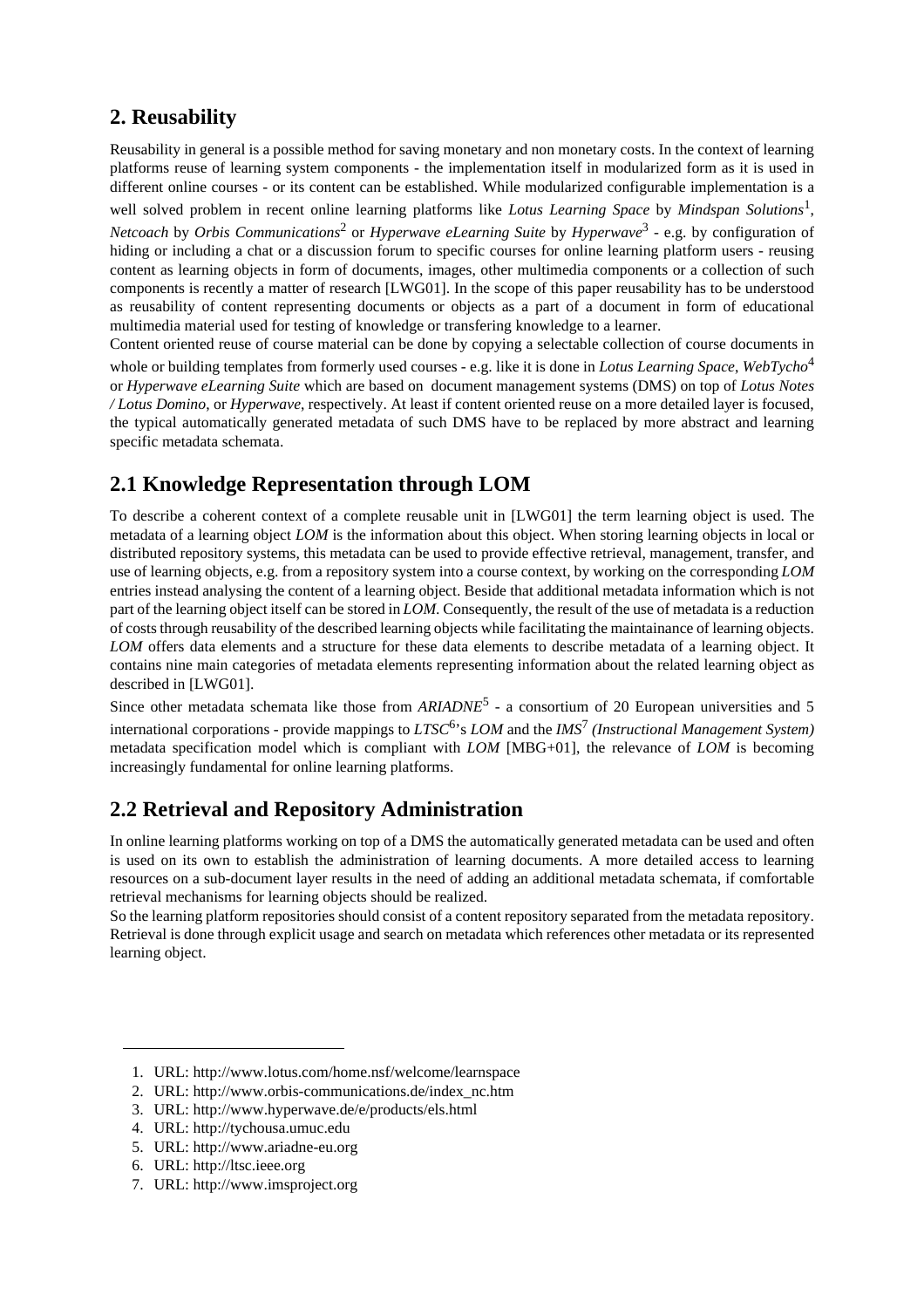# **2.3 Granularity**

As mentioned before it is of enormous importance, if either reuse should be done on a document oriented layer or on a sub-document layer inside the DMS environment of a learning platform, too, because in a DMS accessibility of documents is fundamental, but accessibility of element parts of a document is usually not supported by the DMS without programmatical effort. Furthermore it can easily be seen that metadata descriptions of more detailed reusable content compared to a document level can also be used on higher non detailed abstraction levels.

For an increased support of this functionality a granularity element is included in the *LOM* schemata describing the type and abstraction layer of a learning object. One not yet solved problem in *LOM* is that this granularity describes a two dimensional area while [LWG01] describes the granularity as a single one dimensional field with no further specification or description about the vocabulary which build the entries for this *LOM* element. The horizontal direction of the granularity represents the type - not format - of the learning object (e.g. explanatory text section of a learning unit or in contrast questionary text of an exam), while the vertical direction of the granularity represents the abstraction layer (e.g. icon, chart, image, explanatory text section, chapter, document, lesson, course; see [HFM+01]).

# **3. Current Situation**

At the moment commercial and non-commercial well-known online learning platforms only attempt to support *IMS* or *IEEE/LOM* or rather announce development of this features in near future [Edu01]. So on the producer and researcher side developers of online learning platforms see the need to support detailed metadata specifications and those features are partly implemented.

The currently available versions of comparison schemata in general do not contain any category named reuse or reusability and only one well referenced comparison schemata [Edu01] contains information regarding metadata in its *general* section.

# **3.1 Learning Platforms**

The following learning platforms were investigated for this paper to see whether they already support any type of metadata for learning objects or whether support is planned or if it is possible to add an own support via a framework or an application programmers interface if existent.

#### **WebTycho**

At the *UMUC* home campus in Adelphi, Maryland, a web-based education delivery system named *WebTycho* has been developed. It is based on *Lotus Notes / Lotus Domino* and due to the replication features of this platform *WebTycho* is offered via several servers located in Germany, Japan, and the United States. *WebTycho* itself is neither freely available nor commercially offered but often counts as a reference system when comparing online learning platforms.

Its current authoring support for reusability of course content offers storing of template objects ranging from whole courses to single documents. Subdocument layer elements reuse has to be done manually. Metadata support beside that of *Lotus Notes / Lotus Domino* is not implemented so far.

#### **Lotus Learning Space**

For practical investigation purposes version 3.5 of the *Lotus Learning Space* was used in this scope. In general the same reusability options like those from *WebTycho* are supported.

Corresponding to [Edu01] *Lotus Learning Space* version 4.0 allows import of *AICC* courses while *IMS* support is announced. Import and export of course content and course state in XML format is already supported.

Since *Lotus Learning Space* is a database template for *Lotus Notes / Lotus Domino* with partly open course design (partly changeable sources), actors with designer or manager rights in their *Notes* access control list can apply implementation specific changes to the learning platform via *C/C++-API*, *Java-API*, *Lotus Script* and *Lotus Formula Languag*e.

#### **Netcoach**

The *Netcoach* system is implemented in *Lisp* and uses the server's local filesystem as the storage system and repository for all user and course specific data. Courses, exams and user data are stored in different but task immanent files in single *Lisp* structures.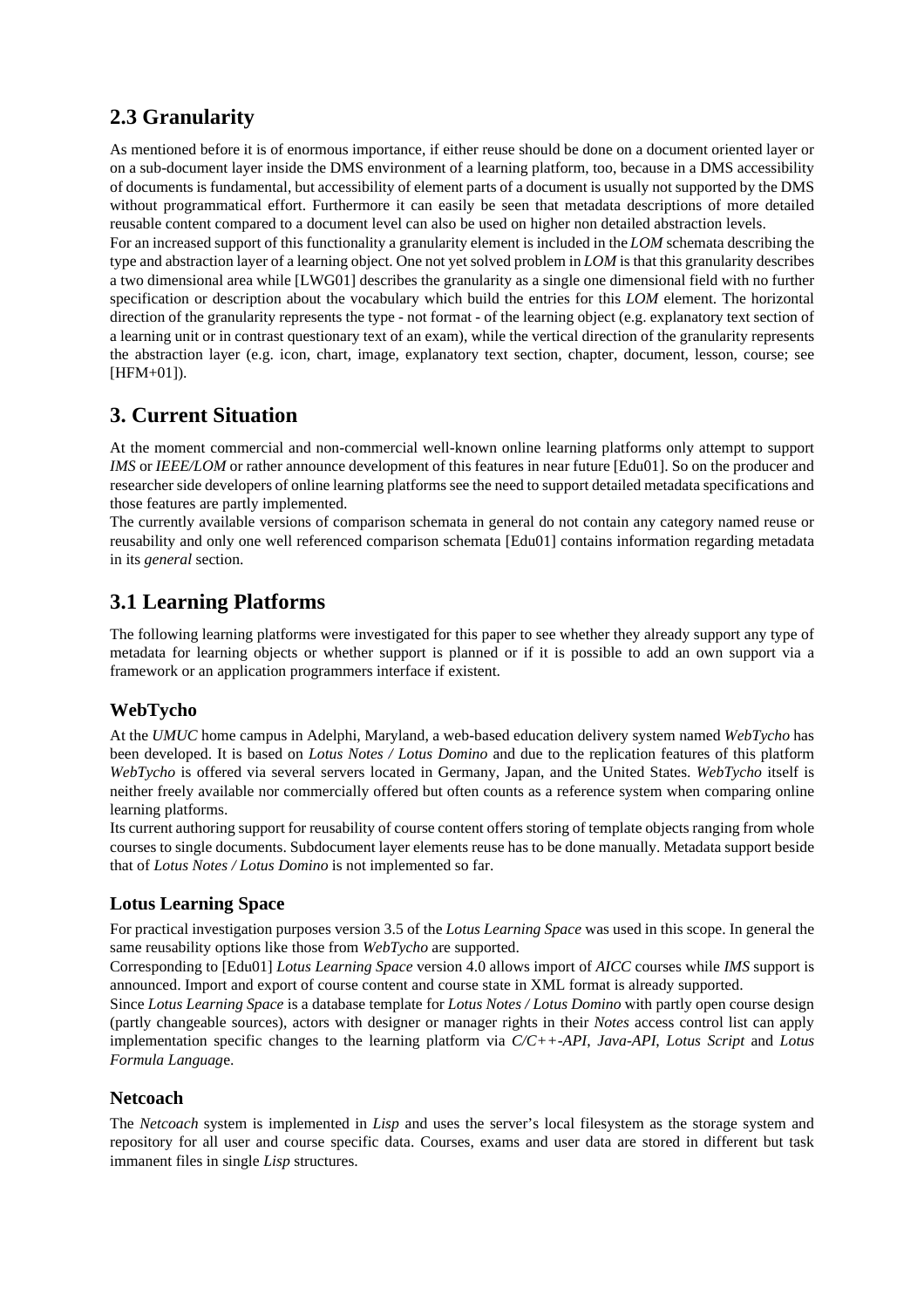Although this results in a well modularized form, reusability of data is only supported per exporting of courses. Exported data is proprietary so that it can only be imported in *Netcoach* servers again.

*Netcoach* uses its own metadata structure of course content. The current implementation does not offer mappings or imports and exports to other metadata formats.

#### **Hyperwave eLearning Suite**

The online learning platform *Hyperwave eLearning Suite* is running on top of the *Hyperwave Information Server* which is a document management system which stores its documents in an object relational DBMS (*Hyperwave* recommends *Oracle*). The *Hyperwave Information Server* and its related additional components are developed at the *Technical University Graz, Austria*.

The underlying document management system offers superficial support of metadata while the *Hyperwave eLearning Suite* itself does not support metadata description of learning resources. System immanent development of metadata support or access to course content via an application programmer's interface is supported but results in high efforts.

Direct reuse of courses or course documents above subdocument layer is possible through system functions.

#### **Ilias<sup>1</sup>**

The open source *Ilias* online learning platform is developed at the *University of Cologne, Germany*. It uses a modularized architecture based on *LAMP (Linux, Apache, MySQL, PHP)*. *Ilias* uses a proprietary format named *VRI (Virtual Resource Index)* to refer to the modularized learning objects dynamically. It directly uses this addressing type of learning objects to support reusability.

The *Ilias* metadata system *VRI* is based on the concepts of *IMS, ARIADNE* and *Dublin Core*. This allows direct mappings from *VRI* to these target formats. It is used on the course layer, the learning unit layer, the documents layer, and subdocument layers like pages or page elements of the learning platform contents.

Since *Ilias* version 2.0 XML templates can be used for increased reusability of course content and course properties.

### **3.2 Comparison Schemata**

In [Bat99] Bates suggests an online learning platform comparison schemata named *ACTIONS*. This name is derived from its main comparison categories: Access, Costs, Teaching, Interactivity, Organisational issues, Novelty and Speed. Without classifying a specific online learning platform it can be implied that the reusability criteria costs and speed are influenced in form of *pre-programmed multimedia* and the amount of needed *reprogramming* of course materials when stored in repositories or not. The terms reuse or reusability of learning materials itself are not mentioned. Further aspects that can be treated as content reusage oriented aspects are not discussed.

The *LandOnline* service offered in the world wide web [Lan01] compares different commercial and noncommercial online learning platforms. It is updated and reviewed frequently and its comparison schemata consists of 3 main categories with a total of 15 subcategories containing a total of 62 criterions. At the moment 55 different platforms are reviewed. Regarding the classification of mentioned platforms in reusability contexts the criterion *IMS\_compliance* is the only criterion giving information about learning object reuse.

While *Edutech* is offering a detailed comparison analysis service in general it is superficial regarding reusability. It is updated frequently and compares 108 criterions on 9 learning platforms. Only its *general* section handles all available authoring support with reusability oriented criterions.

The obtained list of the considered criterions with reusability aspects over all mentioned comparison schemata therefore consists of the following elements: *IMS* compliance, standards / metadata support (*IMS, IEEE, AICC*), XML support, programming interfaces, web technology compatibility (compatibility of presented learning objects with common web media types), import / convert existing material, flexible resource pool (for the course developer).

# **4. Adding Reusability Features in Comparison Schemata**

Summarized it can easily be seen and implied that currently offered popular comparative analysis tools do not comply with online learning projects needs when decisions have to be made regarding which online learning platform should be used.

<sup>1.</sup> URL: http://www.ilias.uni-koeln.de/ios/index-e.html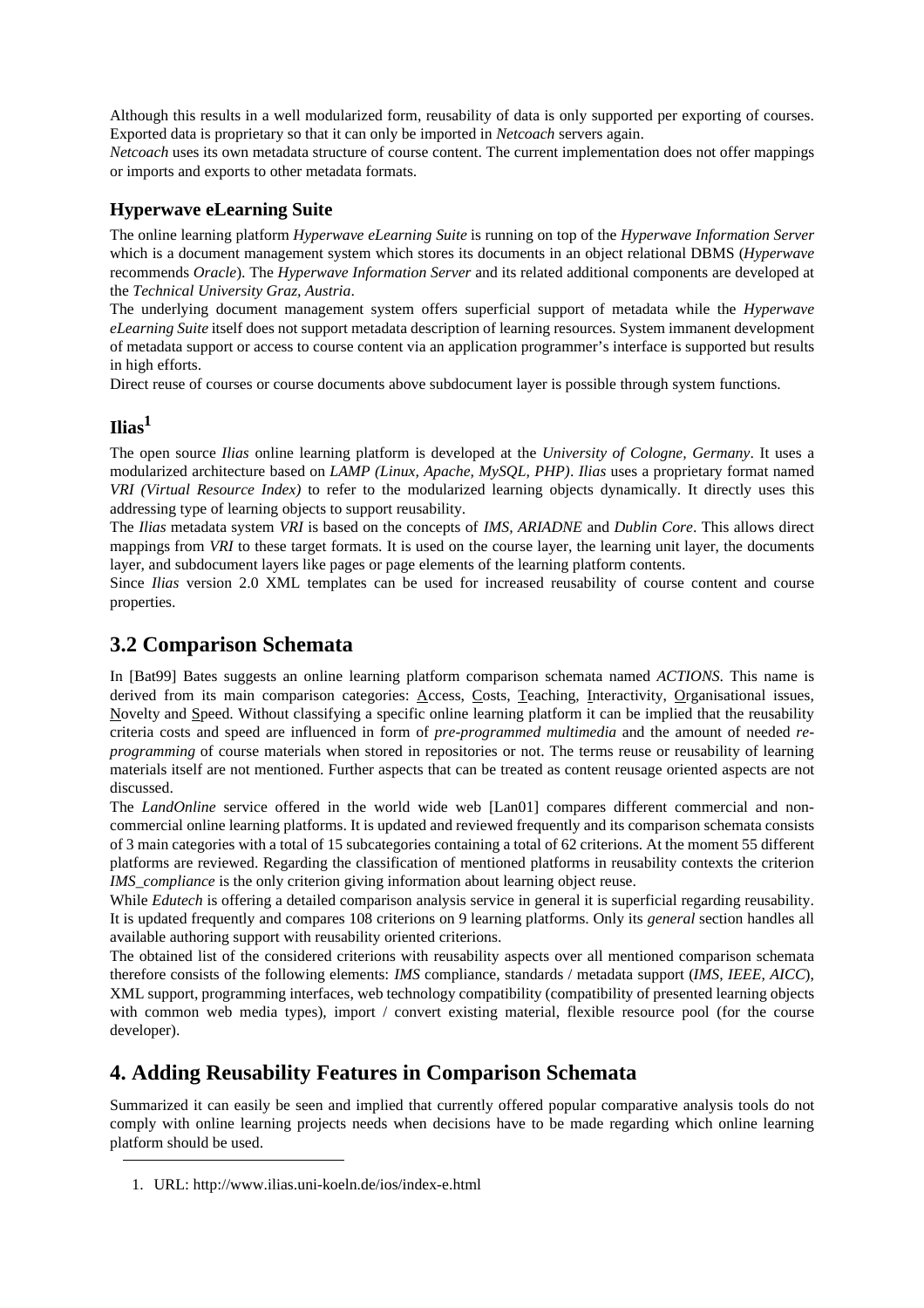In this section of this paper a proposal is introduced to add reusability features in comparison schemata. The introduced main category of the comparison schemata enrichment is named *reusability* and consists of subsections named *basic*, *learningObject*, and *additional.*

The notation follows the rule that a higher section identifier is separated from the included subsection identifier by the separation character '.' (e.g. *reusability.learningObject* means that *learningObject* is a subsection of the category *reusability*).

# **4.1 Fundamental Reusability Specific Criteria**

- **reusability.basic**: Category grouping general information for reusability support.
- **reusability.basic.architecture**: Category describing the general architecture of the online learning platform.
- **reusability.basic.architecture.type**: Data element describing the fundamental type of the online learning platform (e.g. monolithic or modular architecture).
- **reusability.basic.architecture.DMS**: Data element describing the document management system of the online learning platform (e.g. no clean separation in architecture, *Lotus Notes / Lotus Domino*, *Hyperwave Information Server*, *Zope*).
- **reusability.basic.architecture.ServerServerReplication**: Data element decribing if the system provides server-server replication to reuse the same course content at a different location through distribution.
- **reusability.basic.development**: Category grouping developmental aspects of the online learning platform code.
- **reusability.basic.development.systemTemplate**: Data element describing if the online learning platform is a template system as an included application for a DMS (*Lotus Learning Space*, *Webtycho*, *Hyperwave eLearning Suite*) or if it is an encapsulated code (*Netcoach*).
- **reusability.basic.development.sourceCodeAccess**: Data element describing if platform source code is accessible (*Ilias*, *Hyperwave eLearning Suite*, partly available in *Lotus Learning Space*).
- **reusability.basic.development.APIs**: Data element describing which programming languages are supported through APIs.

# **4.2 Learning Object Specific Criteria**

- **reusability.learningObject**: Category grouping learning object specific information.
- **reusability.learningObject.access**: Category grouping information about accessibility of learning objects.
- **reusability.learningObject.access.type**: Data element describing the type of access to a learning object (programmatic through API functions, manually by author through platform function).
- **reusability.learningObject.access.granularity**: Data element describing on which content layer the access of learning objects is supported (course layer, document layer, subdocument layer, element collections, single elements).
- **reusability.learningObject.metadata**: Category describing metadata support.
- **reusability.learningObject.metadata.type**: Data element describing the type of metadata representation in the platform (proprietary, *LTSC LOM*, *ARIADNE*, *IMS Global Learning Consortium*, *Dublin Core*).
- **reusability.learningObject.metadata.version**: Data element describing the version of supported metadata.
- **reusability.learningObject.metadata.mappings**: Data element describing which mappings exist to other metadata formats.
- **reusability.learningObject.metadata.supportLevel**: Data element describing the level of metadata support in the used metadata format (fully, partly, percentage value).
- **reusability.learningObject.metadata.cardinalityType**: Data element describing the number of metadata sets associated to the number of learning objects (1:1, 1:n, m:1, m:n associations).
- **reusability.learningObject.metadata.usage**: Data element describing how metadata is used by the platform (used in retrieval process; import-/export functions).

# **4.3 Additional Criteria**

- **reusability.additional**: Category describing additional criteria with content reusability support.
- **reusability.additional.interoperability**: Data element describing the ability to integrate the platform in an existing computer infrastructure (e.g. to use common webservers, protocols, data standards and programming languages).
- **reusability.additional.contentStorage**: Category describing the platform content storage system.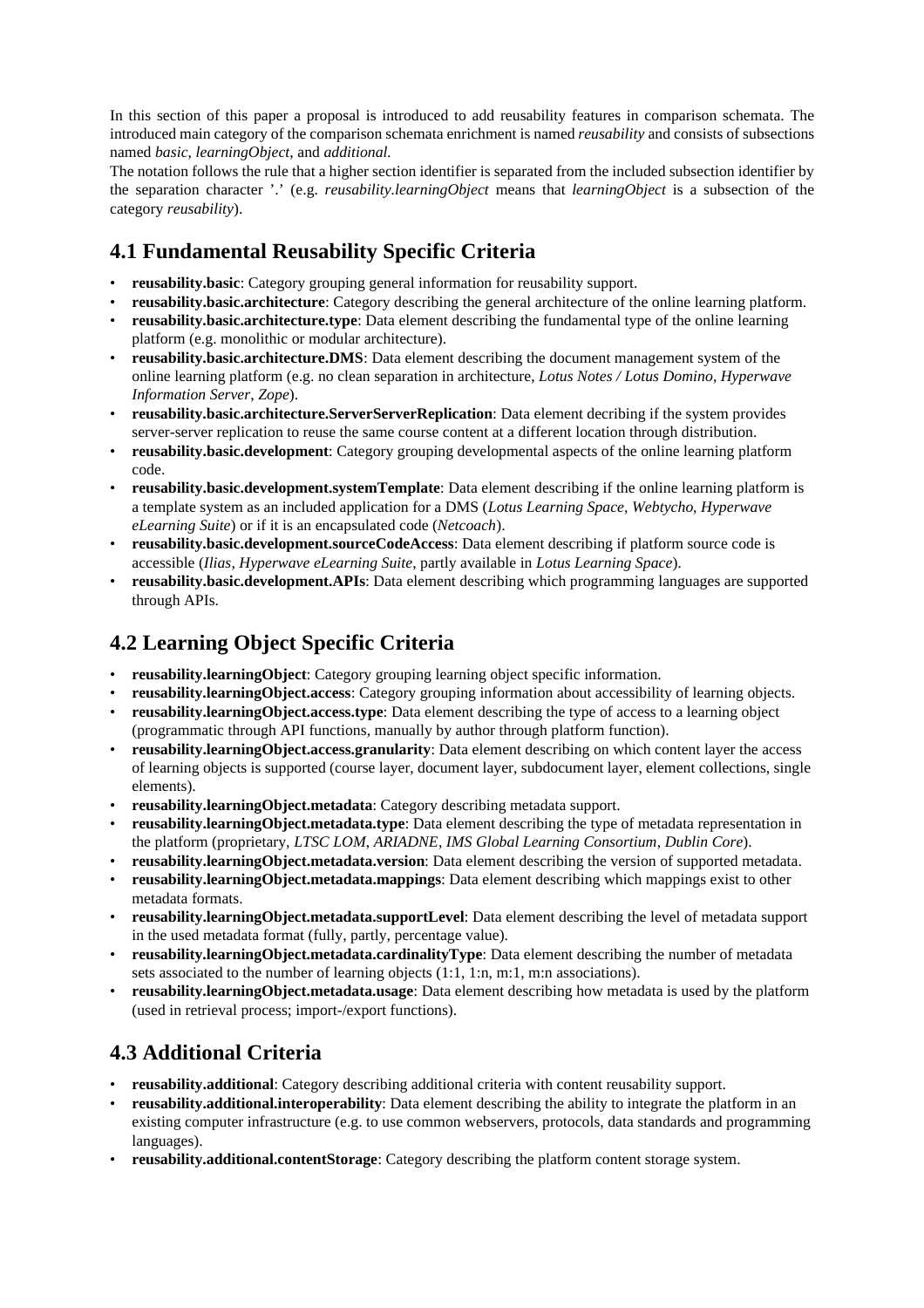- **reusability.additional.contentStorage.type**: Data element describing the type of database used (filesystem; proprietary platform build-in; external RDBMS, ORDBMS, XML DB, object-oriented DB).
- **reusability.additional.contentStorage.dataFormat**: Data element describing the format of the stored content (XML, relational tables, proprietary, BLOB, CLOB).
- **reusability.additional.contentStorage.accessType**: Data element describing the content access type (programmatically through API, macro definition/manually by platform function).
- **reusability.additional.metadataStorage**: Similar to reusability.additional.contentStorage but for metadata.
- **reusability.additional.metadataStorage.type**: Similar to reusability.additional.contentStorage.type but for metadata.
- **reusability.additional.metadataStorage.dataFormat**: Similar to reusability.additional.contentStorage.dataFormat but for metadata.
- **reusability.additional.metadataStorage.accessType**: Similar to reusability.additional.contentStorage.accessType but for metadata.
- **reusability.additional.export**: Category grouping data export specific information about the platform.
- **reusability.additional.export.datatype**: Data element describing which type of data can be exported (courses, documents, images, text sections, audio, video, applications, exams, &c.)
- **reusability.additional.export.format**: Data element describing the format used to export the corresponding data type (XML, object specific format)
- **reusability.additional.import**: Similar to reusability.additional.export but for import.
- **reusability.additional.import.datatype**: Similar to reusability.additional.export.datatype but for import.
- **reusability.additional.import.format**: Similar to reusability.additional.export.format but for import.
- **reusability.additional.transcoding**: Data element describing to which formats learning objects or metadata can be automatically/manually transcoded (format conversion) by the platform.

# **5. Conclusion and Outlook**

This work proposes a criterion enrichment by adding content reuse specific categories to comparative analysis tools to support architecure decision making in an online learning environment. After analysis of existing learning platforms and their reusability features implemented in currently available versions an abstract description of decision making on learning platforms was investigated and afterwards concrete existing often refered comparative analysis tools were analysed. Referring to this analysis a proposal has been stated following a logical structure and associates online learning platform properties and features, stored learning object and their metadata properties to significant and meaningful identifiers in comparison schemata design for online learning platforms.

Investigated online learning platforms fit in the proposed schemata enrichment very well. Future work might result in implementing the proposal into existing comparative analysis tools. Furthermore an introduction of project characteristic coefficients describing a typical specific property rating spectrum of a project will be investigated. This might allow a more specific choice of an available set of target platforms due to the large scale and variety of different types of reusability demands in online learning projects.